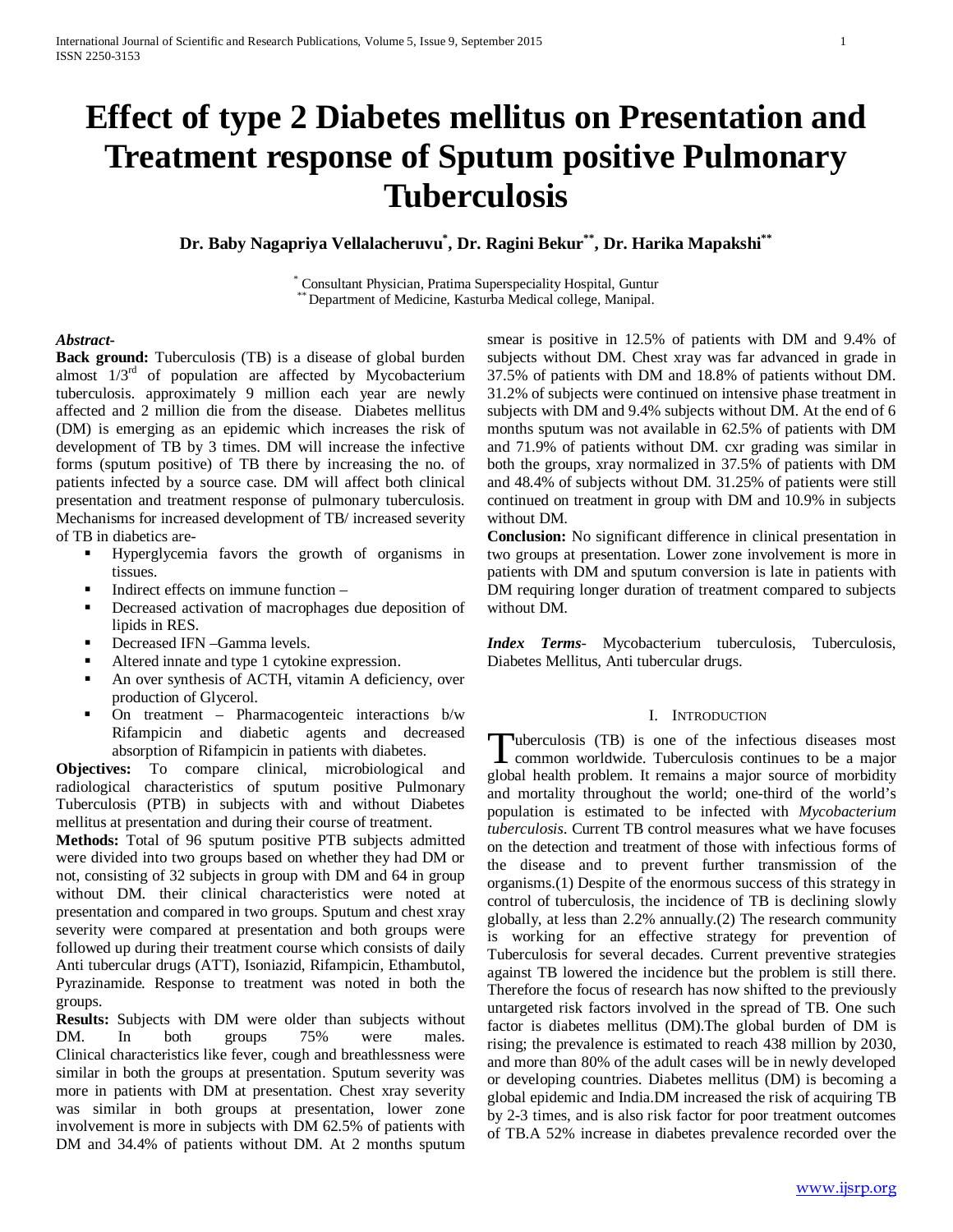last 3 years in the 22 highest TB burden countries is thought to be responsible for a rise in diabetes-associated TB cases from 10% in 2010 to 15% in 2013. It is therefore important to address the global diabetes epidemic in order to help improve TB prevention and optimize clinical care for people with TB/diabetes co-morbidity.(3)The diagnosis of Diabetes implies death sentence with in five years before the discovery of insulin and the cause of death is usually infection, mostly Tuberculosis.(4) TB occurs in an increasing frequency among diabetics and appears to aggravate Diabetes, with patients requiring higher doses of drugs either insulin/ oral hypoglycemic for glycemic control. With the advent of effective AntiTubercular drugs and hypoglycemic agents, the prognosis of pulmonary tuberculosis complicated by diabetes is not as grave as it was in the past. DM causes dysfunction of the immune system thereby can increase the susceptibility to various infections including TB. DM also affects the pulmonary physiologic functions.(5) At the same time, TB can also increase the blood glucose levels and trigger "latent diabetes" or be a factor in its decompensation. DM is known to modify the clinical features of pulmonary tuberculosis.(6) The radiological involvement may also be different in diabetics with higher rate of lower field involvement first described by Sosman and Steidl(7) and thus leading to misdiagnosis of Tuberculosis. The Ant tubercular drugs like Rifampicin and Pyrazinamide can influence the glycemic control and conversely DM can also have negative effect on TB treatment.(8) DM has been associated with increased risk of treatment failure and relapse in TB patients as mentioned by several studies.(9) Experts have raised concern about the merging epidemics of tuberculosis and diabetes particularly in the low to medium income countries like India and China that have the highest burden of TB in the world, and are experiencing the fastest increase in the prevalence of DM. There is good evidence that DM makes a substantial contribution to TB incidence. The huge prevalence of DM in India, may be contributing to the increasing prevalence of TB. This study looks at the link between these two merging epidemics.

# II. MATERIALS AND METHODS

 The present study was conducted from October 2012 – September 2014, in the inpatients admitted in Kasturba hospital, Manipal after obtaining institutional ethical committee clearance (IEC 396/2012).

# **Study method**: Prospective cohort study.

 **Sample size:** 32 in patients with DM group and 64 in patients without DM group. Sample size was calculated based on following formula:

$$
n\!=\!\!\frac{\left[x_{2\!-\!\alpha\beta3}\sqrt{2F(1\!-\!F)}\!+\!z_{2\!-\!\beta\gamma}\!\sqrt{z_{1}(1\!-\!F_{2})\!+\!z_{2}(1\!-\!F_{3})}\right]^2}{(z_{1}\!-\!z_{2})^2}
$$

 $\mathbb{P}_{\mathbb{Z}}$ - Proportion of disease (incidence) present in the unexposed group.

 $\mathbb{P}_{n}$ -Proportion of disease (incidence) present in the exposed group.

$$
P_2 = (RR)P_2\overline{P} = \frac{P_2 + P_2}{2}
$$

RR – Anticipated Relative Risk.

 $\blacksquare$ - Significance level (0.05),  $\blacksquare - \blacksquare -$  Power of the study (80%).

N=26 per group with RR of 2.

(Minimum sample size in each group should be 22).

 We have taken in 1:2 ratio for patients with DM and without DM, 32 patients were taken in DM group and 64 patients in patients without DM group. All newly detected sputum positive pulmonary Tuberculosis patients during our study period selected and screened them for diabetes (RBS, FBS, PPBS or HbA1C), presence or absence of diabetes was by ADA 2012 criteria $\frac{(110)}{2}$ and divided them into two groups whether they have diabetes or not.

 They have been selected into the study after informed consent after fulfilling inclusion and exclusion criteria

## **Inclusion criteria:**

- 1. Age: more than 18 years.
- 2. Newly diagnosed sputum positive pulmonary tuberculosis patients with and without DM.

## **Exclusion criteria:**

- $\triangleright$  Other forms of tuberculosis including sputum negative TB.
- Executive Retroviral disease and other immunosuppressive diseases, patients on steroids.
- $\triangleright$  Cirrhosis of liver,
- $\triangleright$  Patients who cannot be followed up during their treatment period,
- $\triangleright$  Not on regular treatment defaulters &MDR TB.

 Their clinical details at presentation (symptoms, history and examination) were noted and were analyzed as typical for tuberculosis or not. 6 classical symptoms were taken as typical for tuberculosis and for each patient Symptom Score was calculated based on number of these 6 symptoms that patient presented with

## **Symptom Score**:

- 1. Cough 4. Fever
- 2. Expectoration 5. Weight loss
- 3. Breathlessness 6. Hemoptysis

 Other symptoms were taken as atypical symptoms like easy fatigability, chest pain not typical of pleuritic type, vomiting. At the time of admission based on patients ability to perform daily living activities Karnfosky performance score was calculated for each patient.<sup>(111)</sup>

## **Table 1: Karnofsky Performance scoring**

| Able to carry   | 100 | Normal; no complaints; no              |
|-----------------|-----|----------------------------------------|
| normal<br>on    |     | evidence of disease                    |
| activity and to | -90 | Able to carry on normal                |
| work            |     | activity; minor signs<br><sub>or</sub> |
| No special care |     | symptoms of disease                    |
| needed          | 80  | Normal activity with effort;           |
|                 |     | some signs or symptoms of              |
|                 |     | disease                                |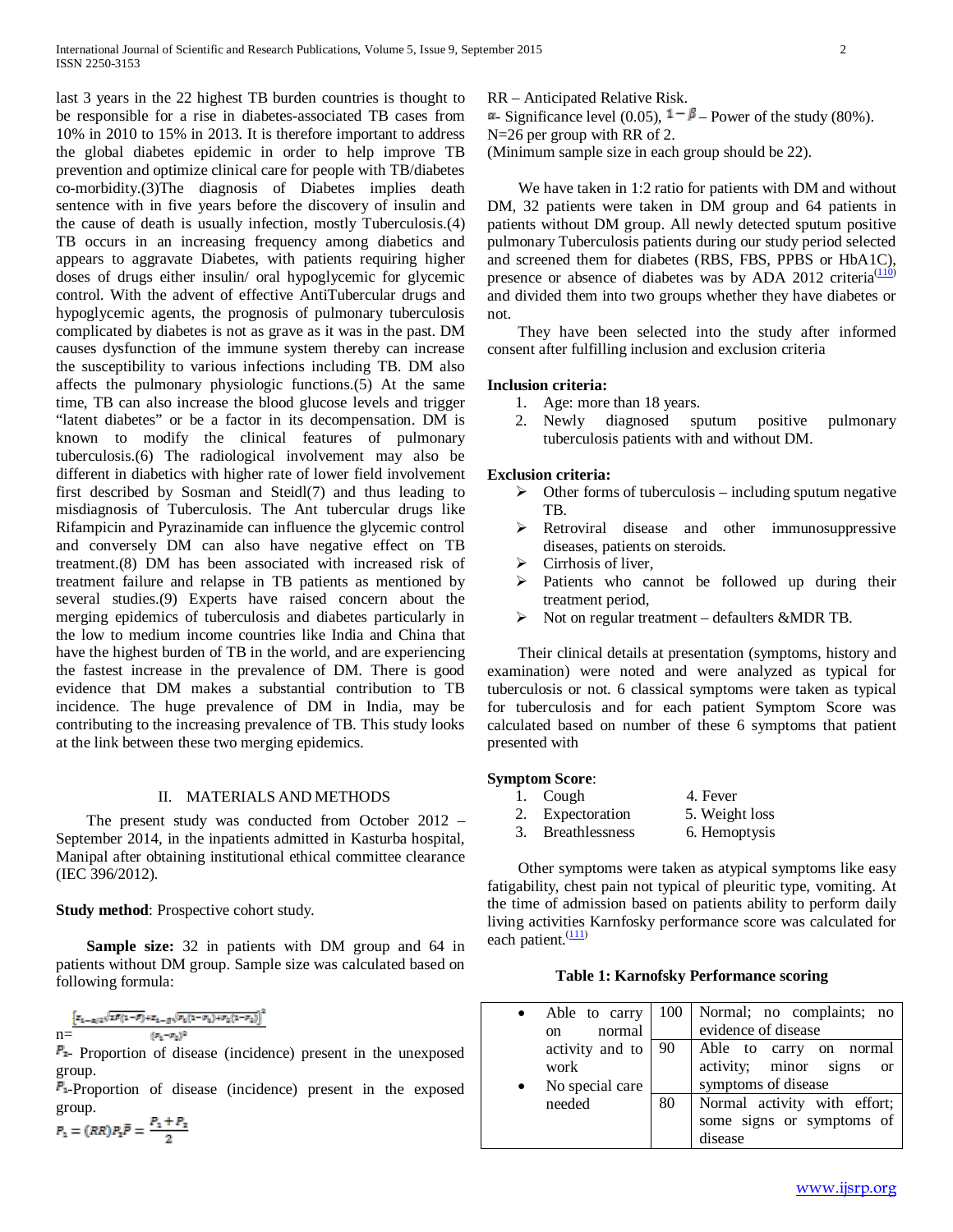| Unable<br>to       | 70 | Cares for self; unable to carry |
|--------------------|----|---------------------------------|
| work               |    | on normal activity or to do     |
| Able to live at    |    | active work                     |
| home and care      | 60 | Requires occasional assistance  |
| for<br>most        |    | but is able to care for most of |
| personal needs     |    | own personal needs              |
| Varying            | 50 | considerable<br>Requires        |
| amount<br>of       |    | assistance and<br>frequent      |
| assistance         |    | medical care                    |
| needed             |    |                                 |
| Unable to care     | 40 | Disabled; requires special care |
| for self           |    | and assistance                  |
| Requires           | 30 | Severely disabled; hospital     |
| equivalent<br>- of |    | admission is<br>indicated       |
| institutional or   |    | although death not imminent     |
| hospital care      | 20 | Very sick; hospital admission   |
| Disease<br>may     |    | necessary; active supportive    |
| be progressing     |    | treatment necessary             |
| rapidly            | 10 | fatal<br>Moribund;<br>processes |
|                    |    | progressing                     |
|                    | 0  | Dead                            |
|                    |    |                                 |

 Their body weight and height were measured and BMI was calculated.

 Confirmation of Tuberculosis was done by Sputum smear microscopy (AFB staining by Ziehl-Neelssen method) and microscopic smear was graded into 3 categories based on severity. $\frac{(112)}{2}$ 

- 1.  $+ 1 9$  bacilli per slide
- 2.  $++ 10$  or more bacilli per slide
- **3.** +++ (numerous) 10 or more bacilli in most oil immersion fields.

**Figure 1: Zeihl-neelssen staining – AFB smear**



 Chest x-ray was analysed noted the presence or absence of cavities, number and location of cavities, infiltrates or air space opaicites, consolidation, hilar enlargement, fibrosis, pleural effusion, pneumothorax and for any other findings.

 Cxr was graded into minimal, moderately advanced and far advanced categories as per national Tuberculosis association USA 1961 guidelines. $\frac{(112)}{2}$ 

# **Table 2: Grading of severity of pulmonary TB active disease in the CXR**

- 1. **Minimal** -Slight to moderate density, no cavities, small part of one\both lungs, total extent not > volume of lung one side the space above  $2<sup>nd</sup>$ chondrosternal junctions and T4 $\langle$ T5
- 2. **Moderately advanced** -Slight to moderate density lesions one\both lungs. Total extent <disseminated lesions total volume of one lung or equaling in both lungs or dense and confluent lesions 1\3 the volume of one lung, total diameter of cavities if present <4 cm.
- 3. **Far Advanced** -More extensive than moderate.

 Comparision of clinical, microbiological and radiological parameters between patients with diabetes and without diabetes was done at presentation.

 All the patients have been started on treatment with 4 first line Anti Tubercular Drugs.

- 1. Isoniazid
- 2. Rifampicin
- 3. Ethambutol
- 4. Pyrazinamide.

 For diabetes patients who were known diabetic or newly detected diabetic were put on Antidiabetic medications (Oral Hypoglycemic agents or Insulin or Both) as per clinician decicsion and patient response along with 4 drug ATT mentioned as above.

 Patients have been followed up during their treatment period and they were evaluated at 2months and 6 months period in clinical microbiological and radiological aspects.

 Their symptoms were analysed at follow up and were graded as per symptom score mentioned above.

 Sputum smear analysis was done for patients whoever can give sputum for examination and analysed as positive for AFB or not.

 Chest x-ray at each follow up was done and graded as mentioned above.

 Treatment which they were on were noted during follow up ( whether they were on intensive phase or continuation phase or completed both and stopped treatment).

 Continuation phase was with 2 drugs – Isoniazid and Rifampicin.

Patients with and without DM were compared in clinical improvement, sputum conversion and radiological improvement at each visit and treatment differences between the two groups was observed and analyzed.

# **Statistical analysis**:

- Mean was calculated for continuous variables which were normally distributed.
- Median was calculated for continuous variables which were non-normally distributed.
- Pearson's Chi square analysis was used for categorical variables and Fischer's exact test when necessary.
- Independent sample Student t test was used for normally distributed continuous variables.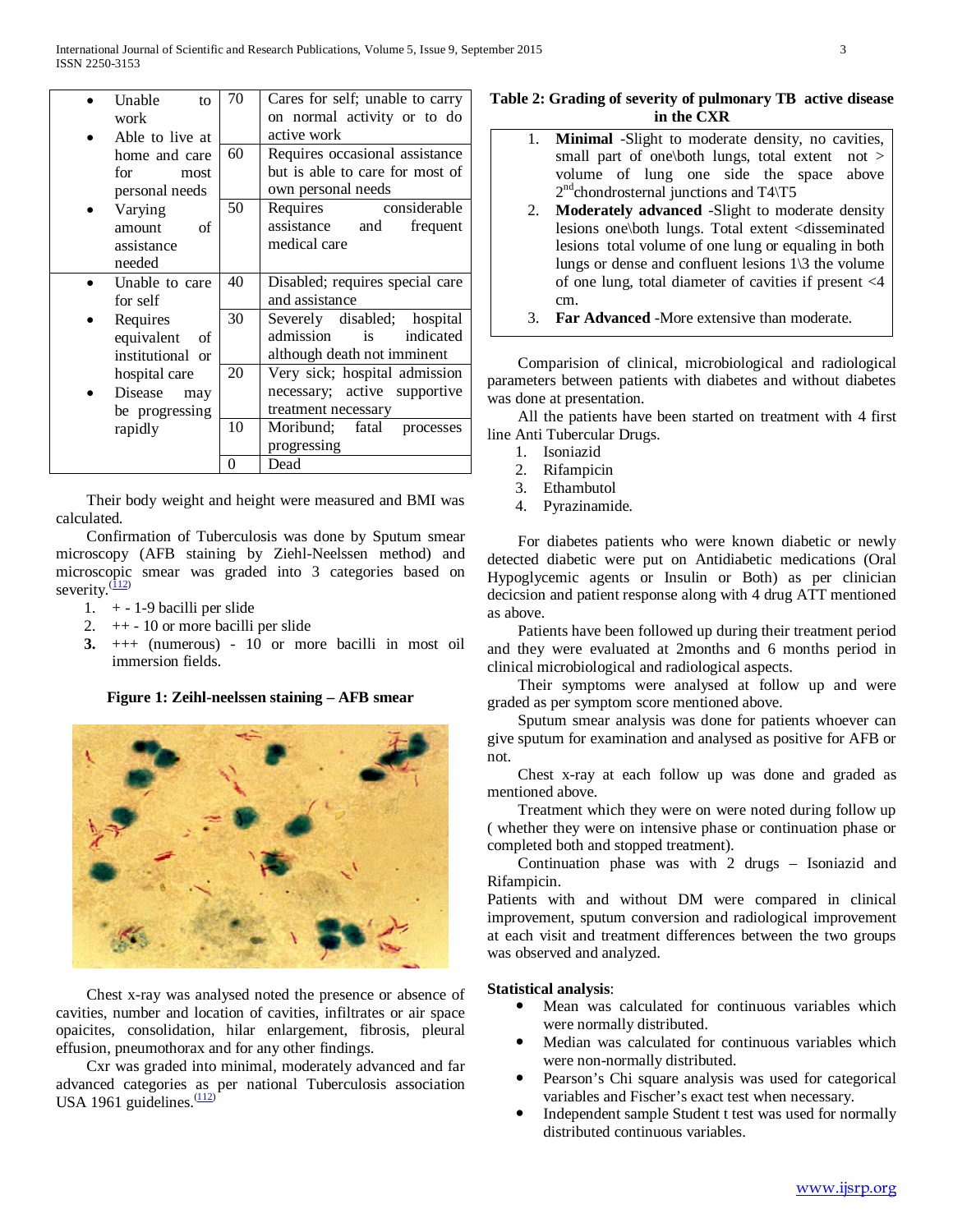- Mann Whitney U test was used for non normally distributed continuous variables.
- Data was analyzed using SPSS 20.

## III. RESULTS

# **A. Baseline characteristics**:

 Of 96 patients, who were pulmonary tuberculosis proven by sputum positivity, 32 were with diabetes mellitus and 64 were without diabetes mellitus.

 Mean age distribution is around 16 years later in diabetics than in non-diabetics.

 Males are more in number than females with no gender difference in presentation among two groups of patients observed.

## **Table 3: Age Distribution among two groups**

|            |    | <b>Mean</b> | <b>SD</b> | Min. | Max. |
|------------|----|-------------|-----------|------|------|
| $PTB+DM$   | 32 | 54.63       | 9.8       | 36   | 85   |
| <b>PTB</b> | 64 | 37.95       | 15.6      | 17   | 75   |



## **Figure 2: Sex distribution**

 71.9% of patients in PTB group were from village compared to 53.1% in patients with DM, significant number of people were from city in patients, but not statistically significant.

 Patients with Diabetes Mellitus presented after long duration of symptoms (>6 weeks duration) with significant P value (0.015).

# **Table 4: Duration of symptoms**

| <b>IN Weeks</b> | $PTB+DM$     | <b>PTB</b> |
|-----------------|--------------|------------|
| <4 weeks        | 12(37.5%)    | 14(21.9%)  |
| 4-6 weeks       | $5(15.6\%)$  | 29(45.3%)  |
| $>6$ weeks      | $15(46.9\%)$ | 21(32.8%)  |

 Clinical characteristics at presentation were similar in both the groups. No significant difference between the two groups among presentation, but patients with DM presented with more atypical symptoms for tuberculosis like easy fatigability and chest pain (non pleuritic) which was statistically significant (P value -0.035). Weight loss was more in patients without DM than in patients with DM, this is in contradictory to what we expect.

## **Table 5: Symptoms at presentation**

| <b>Symptom</b>                     | $PTB+DM$    | <b>PTB</b>   | p value |
|------------------------------------|-------------|--------------|---------|
| Cough                              | 31(96.9%)   | 63(98.4%)    |         |
| <b>Expectoration</b>               | 29(90.6%)   | $60(93.8\%)$ |         |
| <b>Breathlessness</b>              | $6(18.8\%)$ | 8(12.5%)     |         |
| <b>Hemoptysis</b>                  | 4(12.5%)    | $6(9.4\%)$   |         |
| <b>Fever</b>                       | 24(75%)     | 54(84.4%)    |         |
| <b>Weight loss</b>                 | 15(46.9%)   | 35(54.7%)    |         |
| <b>Symptom</b><br>$score(>=4)$     | 14(43.8%)   | 35(54.7%)    | 0.3     |
| <b>Karnofsky</b><br>scoring $(80)$ | $9(28.1\%)$ | $15(23.4\%)$ | 0.6     |
| <b>Atypical</b><br>symptoms        | 11(34%)     | $10(15.2\%)$ | 0.035   |

Baseline characteristics were comparable in both groups.

## **Table 6: Baseline characteristics**

|                 | <b>PTB+DM(SD)</b> | PTB(SD)           |
|-----------------|-------------------|-------------------|
| <b>BMI</b>      | 21.65(2.9)        | 18.11(2.86)       |
| <b>HB</b>       | 12.4(1.6)         | 11.8(1.93)        |
| <b>ESR</b>      | 53.39(20.37)      | 51.22(23.03)      |
| <b>TC</b>       | 9764.52(3613.54)  | 10254.69(3360.83) |
| <b>FBS</b>      | 191.13(64.61)     | 89.63(12.33)      |
| <b>GLYCO HB</b> | 10.54(2.23)       | 5.60(0.33)        |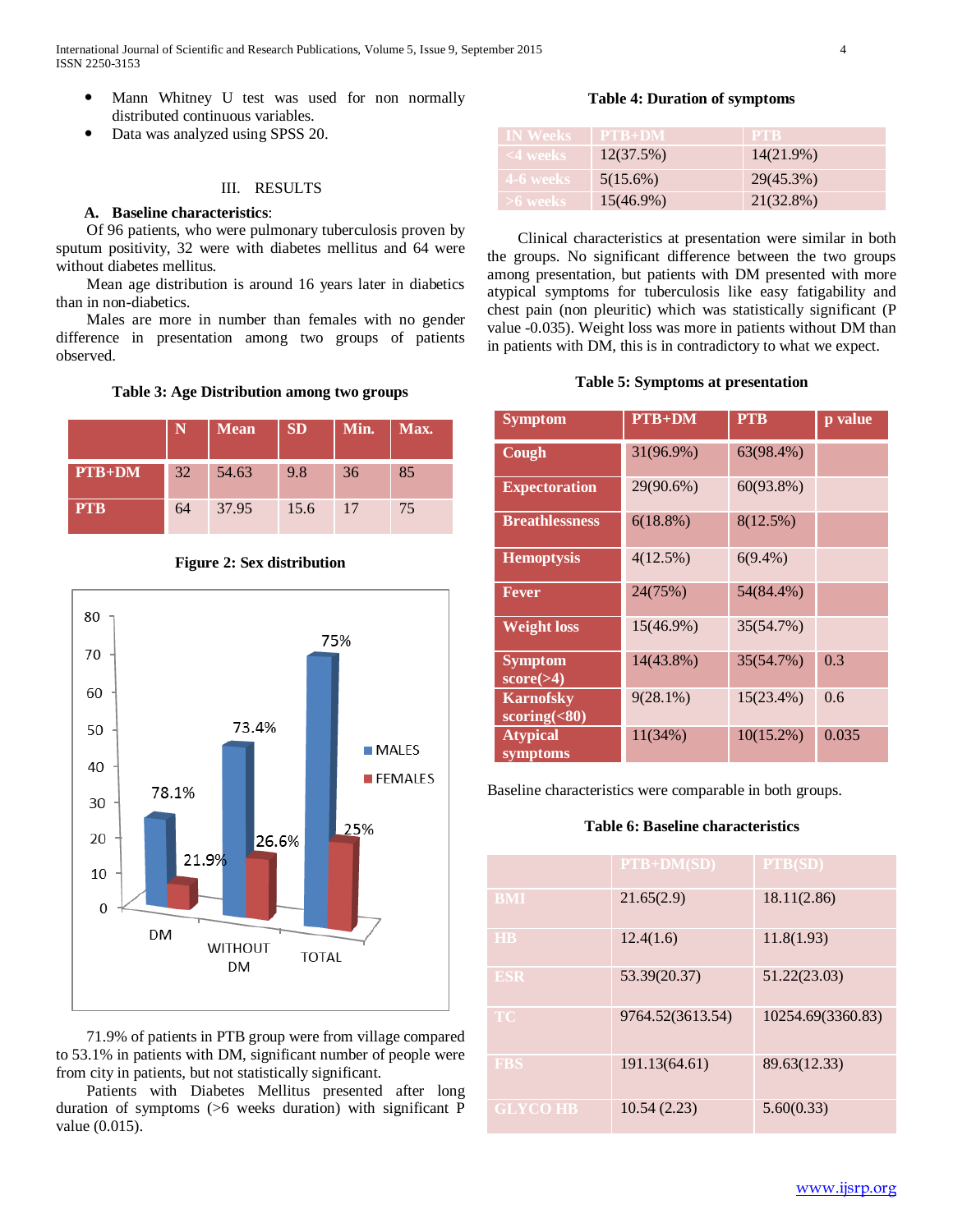Mean HBA1C in DM group at presentation was 10.54 and in patients without DM group was 5.6.Mean HB was more in patients with DM group than in patients without DM. Mean BMI was more for patients with DM than in other group.

 Sputum severity grading based on sputum microscopy by Zeihll-Neelsen method was similar in both the groups at presentation with p value of 0.168 which was not significant statistically. No significant difference between the two groups in sputum severity at presentation, less severe  $(1+)$  in 32.8% of patients in PTB group without DM compared to 15.2% in DM group. Sputum was 3+ in 37.5% of patients in DM group and 35.9% in group of patients without DM.



# **Figure 3: Sputum severity at presentation**

## **Radiological findings:**

 **Grade of x-ray at presentation:** No significant difference in severity of X-ray at presentation between the two groups. Far advanced is slightly more in patients with DM. Xray at presentation was Minimal 12.5% of patients with DM and 14.1% of patients without DM, Moderately advanced in 31.2% with DM and 35.9% of patients without DM and Far advanced in 56.2% of patients with DM and 50% of patients without DM.

| <b>Grade</b>                         | <b>PTB+DM</b> | <b>PTB</b>  |
|--------------------------------------|---------------|-------------|
| <b>Minimal</b>                       | 4(12.5%)      | $9(14.1\%)$ |
| <b>Moderately</b><br><b>Advanced</b> | $10(31.2\%)$  | 23(35.9%)   |
| <b>Far Advanced</b>                  | $18(56.2\%)$  | 32(50%)     |

Fisher Exact test was used. P value of 0.87.

 No difference between upper zone involvement in two groups, but patients with DM had more number of lower zone involvement. Lower zone involvement is more in patients with DM than in patients without DM which was statistically significant (p value of 0.009). No significant difference between the two groups in cavities except slightly higher in patients with DM, present in 37.5% of patients with DM and 35.9% of patients without DM.





No difference in other features of X-ray presentation in both groups.

## **Table 8: Other x-ray characteristics**

| <b>Presentation</b>     | $PTB+DM$   | <b>PTB</b>  |
|-------------------------|------------|-------------|
| <b>Pleural effusion</b> | $1(3.1\%)$ | $1(1.6\%)$  |
| <b>Pneumo thorax</b>    | $0(0\%)$   | $1(1.6\%)$  |
| <b>Consolidation</b>    | 11 (34.3%) | 18 (28.12%) |
| <b>Bronchiectasis</b>   | $2(6.1\%)$ | $1(1.6\%)$  |
| <b>Lung abscess</b>     | $1(3.1\%)$ | $0(0\%)$    |
| <b>Miliary</b>          | $1(3.1\%)$ | $2(3.1\%)$  |

#### **At the end of 2 months:**

 Significant number of people (40.6%) in diabetes group still have symptoms compared with the other group without diabetes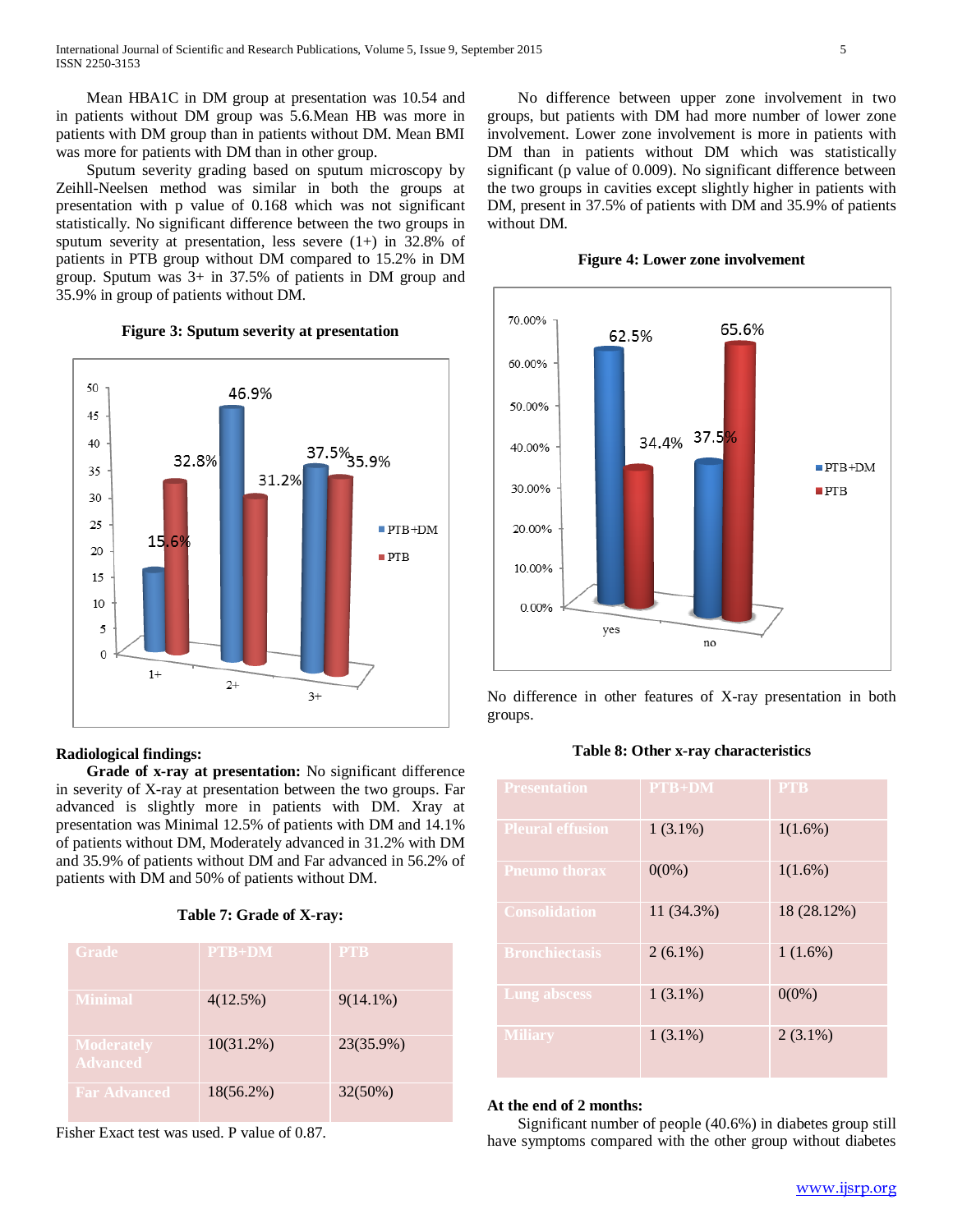(20.3%) at the end of 2 months, which are cough and expectoration in most of the patients (P value  $-$  0.045).

 Sputum microscopy was still positive for AFB in 12.5% of patients with DM and 9.4% of patients without DM. Sputum conversion at the end of 2 months was more in tuberculosis patients without diabetes mellitus compared to patients with diabetes mellitus, but it is not statistically significant (P value 0.13).

**Figure 5: sputum microscopy at 2 months**



#### **X-ray at 2 months:**

 X-ray was normal at 2 months in 9.4% of patients with DM and 12.5% of patients without DM, still far advanced in 37.5% of patients with DM and only 18.8% of patients without DM.

 Improvement of X-ray at 2months was more in patients without DM.

 X-ray at the end of 2months is still severe (Far advanced) in more number of patients with Diabetes Mellitus compared to the other group which is statistically significant (P value of 0.046).

Cavity was persisting in 3 patients in DM group (9.4%) and 5 patients in without DM group (7.8%) at 2months.

|  |  |  |  | Table 9: X-ray severity at 2 months: |
|--|--|--|--|--------------------------------------|
|--|--|--|--|--------------------------------------|

| <b>X-ray at 2months</b>                        | $PTB+DM$   | <b>PTB</b>   |
|------------------------------------------------|------------|--------------|
| Normal, Minimal,<br><b>Moderately advanced</b> | 20(62.5%)  | 52(81.2%)    |
| <b>Far Advanced</b>                            | 12 (37.5%) | $12(18.8\%)$ |

### **Treatment at 2 months:**

 At the end of 2 months significant number of people with Diabetes mellitus group are still continued to be on intensive regimen (31.2%) compared to the group without Diabetes mellitus (9.4%). (P value was 0.007).

# **Table 10: Treatment at 2 months**

| At end of 2months                   | $PTB+DM$     | <b>PTB</b> |
|-------------------------------------|--------------|------------|
| Completed intensive<br><b>phase</b> | 22 (68.8%)   | 58 (90.6%) |
| Continued<br>on.<br>intensive phase | $10(31.2\%)$ | $6(9.4\%)$ |

 Pearson chi square analysis was used. p value was 0.007 – significant.

## **At the end of 6 months:**

 Clinical picture at the end of 6 months showed improvement in both the groups; almost all the patients were asymptomatic in both groups except 2 patients. Only 2 patients in diabetes group still have persisting cough and expectoration. One patient is of COPD with recurrent respiratory tract infections, negative for AFB. Other patient turned to be MDR TB.

 No significant difference between the two groups in sputum conversion P value – 0.45, positive in 1 patient with DM  $(3.1\%)$ and none in patients without DM.

 X-ray normalized at 6 months in 37.5% of patients with DM and 48.4% of patients without DM. Improvement of X-Ray is more in patients without DM compared to the other group but it is not statistically significant.

 Patients without tuberculosis completed treatment by 6 months in most of the patients compared to the patients with diabetes mellitus significantly (P value -0.014). 6 (9.4%) patients developed ATT induced hepatitis in patients without DM and only 1 (3.1%)

## IV. DISCUSSION

## **DEMOGRAPHIC PROFILE:**

 Present study was conducted from September 2012- august 2014, included 96 patients with sputum smear positive pulmonary tuberculosis, of which 32 were with type 2 Diabetes mellitus (DM) and 64 were without diabetes after fulfilling the inclusion and exclusion criteria.

 Mean age of patients with DM was 54.63 years and patients without DM was 37.95, which was statistically significant (P  $\leq$ 0.001). This finding is correlating with other studies (6, 10) which also showed significant age difference between the two groups. This can be explained by high prevalence of type 2 DM in older age group.

 Present study showed more number of males in both groups with no difference in sex distribution in both groups. Study by Alisjahbana et al (10) also did not show difference between two groups, and Study by Shingla et al (2) also showed more number of males than females. It can be attributed to socio-cultural factors that lead to a higher risk of exposure to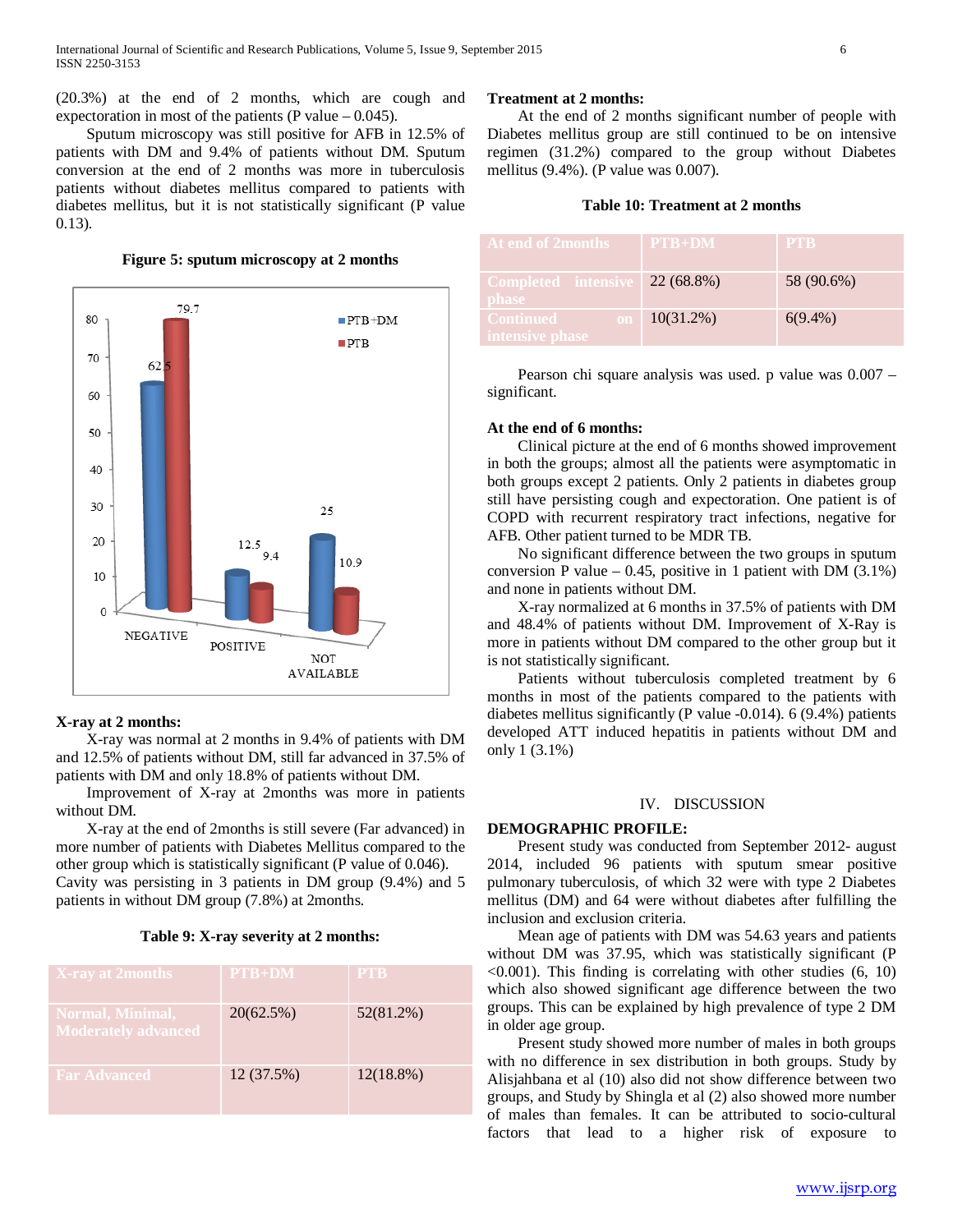*M.tuberculosis*in men and /or to a under diagnosis in women, primarily due to fewer opportunities among women to obtain medical services (11).

 In our study in DM group 53.1% patients belong to rural place and 71.9% in group without DM. This finding is correlating with study by Corona et al (12) which also showed high rural incidence in patients without DM.

# **AT PRESENTATION:**

 **Duration of symptoms at presentation:** In our study more number of patients presented after 6 weeks of onset of symptoms belong to diabetes group 46.9% compared to 32.8% in patients without DM, this can be explained by more number of atypical symptoms in patients with DM which they might attribute to diabetes and thus delay their approach to healthcare center. **Duration of diabetes at presentation:** In our study out of 32 patients, 10 (31.25%) were newly detected diabetes, 10 (31.25%) patients were with  $>5$  years of diabetes, 12 (37.5%) of patients were with <5 years of detection of diabetes. **Clinical profile:** Low grade fever and cough are the most common presenting symptoms which were almost similar in both the groups, correlating with Alisjahbana(10) et al and study done by shingla et al(6). There was no significant difference in two groups in other symptoms at presentation. Restrepo BI et al(13) conducted a study on Type 2 DM and Tuberculosis in United states (Mexico and Texas) which was the first reported large study of the role of Type 2 DM in a population comprising of all patients with TB identified in the control programs both in Texas and Mexico. This study also showed cough and fever were the most common presenting symptoms.

 We calculated symptom score based on 6 symptoms typical of tuberculosis, as explained in methodology. In our study symptom score  $(SS)$  of  $>4$  was observed in 43.8% of patients with DM and 54.7% of PTB patients without DM. Alisjahbana et al (10) study showed SS>4 in 63.8% of patients with DM and 48.5% of PTB patients without DM. Our study results are conflicting with study by Alisjahbana et al (10), which showed more number of symptoms in patients with DM than in without DM, but our study showed more number of symptoms in PTB patients without DM than in diabetic patients. This could be due to more number of patients in our study with atypical symptoms of tuberculosis. Karnofsky performance score was calculated for each patient based on their ability to carry out self-activities as mentioned in methodology. In our study patients with Karnofsky score (KS) of <80 were 28.1% of patients in DM group and 23.4% in patients without DM group. In study by Alisjahbana et al (10) KS was <80 in 45.7% of patients with DM and 29.4% in patients without DM group. Our study results are correlating with this study.

 **Sputum microscopy**: Sputum microscopy results of our patients at diagnosis in our study showed

 $1. + in 15.6\%$  of patients with DM and 32.8% of patients without DM,

 2. ++ in 46.9% and 31.2% of patients with DM and without DM groups respectively,

 3. +++ (numerous AFB) in 37.5% of patients with DM and 35.9% of patients without DM.

This did not show any significant difference between the two groups.

 vStudy done by Shingla et al (6) showed numerous AFB in 65.2% of patients with DM and 54.1% of patients without DM, which was statistically significant with p value of 0.008.

 Study done by Lalitha et al which showed +++ in 16.7% of patients with DM and 12% of patients without DM (p value of 0.147) which was not significant statistically.

 The findings of the above studies are matching with our study.

 Sputum severity when compared with control of hyperglycemia, based on GlycoHB, it showed that 90% of patients with severe sputum grade (3+) in patients with DM are poorly controlled DM (GlycoHB>8.0%).

# **Regarding other baseline characteristics:**

- In our study Mean HBA1C in patients with DM was 10.54 and 5.6 in patients without DM. In our study most of the patients 28 of 32 (87.5%) patients with Tuberculosis had HBA1C of >8(uncontrolled diabetes) at presentation and only 4 of 32 (12.5%) had  $\langle 8 \rangle$  in patients with DM, this finding suggests that Tuberculosis is more prevalent in patients in diabetic with poorly controlled glycaemia.
- Study done by Muhammed and Hassan (14) in 2010, to know the effect of hyperglycemia on tuberculosis included 326 diabetic patients of which 25 proven to have tuberculosis. Their study showed 80% of tuberculosis patients had GlycoHB of >7.0%.This finding of our study matches with the above study; this shows patients with poorly controlled glycaemia have high chances of developing tuberculosis infection.
- Baseline HB was more in patients with DM (Mean of 12.4) than in patients without DM (mean of 11.9), more number of patients without DM have anemia than patients with DM, this finding is correlating with study by Alisjahbana et al(10) which showed HB of 13.8 and 11.1 in patients with DM and without DM respectively. Associated obesity (good nutritional status) in type 2 DM can explain this finding.
- BMI was 21.65 in patients with DM and 18.11 in patients without DM, this is correlating with study by Alisjahbana et al(10) which also showed same finding of low BMI in patients without DM, this also can be explained by associated obesity and Insulin resistance in patients with DM which is contributing to high BMI.
- No difference in number of patients with the habit of smoking were almost equal in both the groups, so effect of smoking on pulmonary tuberculosis was equal in both the groups.
- With regard to drug resistance in our study only 4 of our patients were resistant to one of the first line drugs at presentation, 3 (1 H, 1 R, 1 Z) belong to DM group and 1(to Streptomycin) patient without DM. as the numbers are very small not analyzed. In Alisjahbana et al(10) study showed drug resistance more in patients without DM, Isoniazid resistance in 8.9% of patients with DM and 15.6% of patients without DM. Resistance to Rifampicin in 1.8% of patients with DM and 6.6% in patients without DM.

# **Regarding the radiological findings**:

 We have analyzed different radiological presentations in both groups and compared with each other and X-ray was graded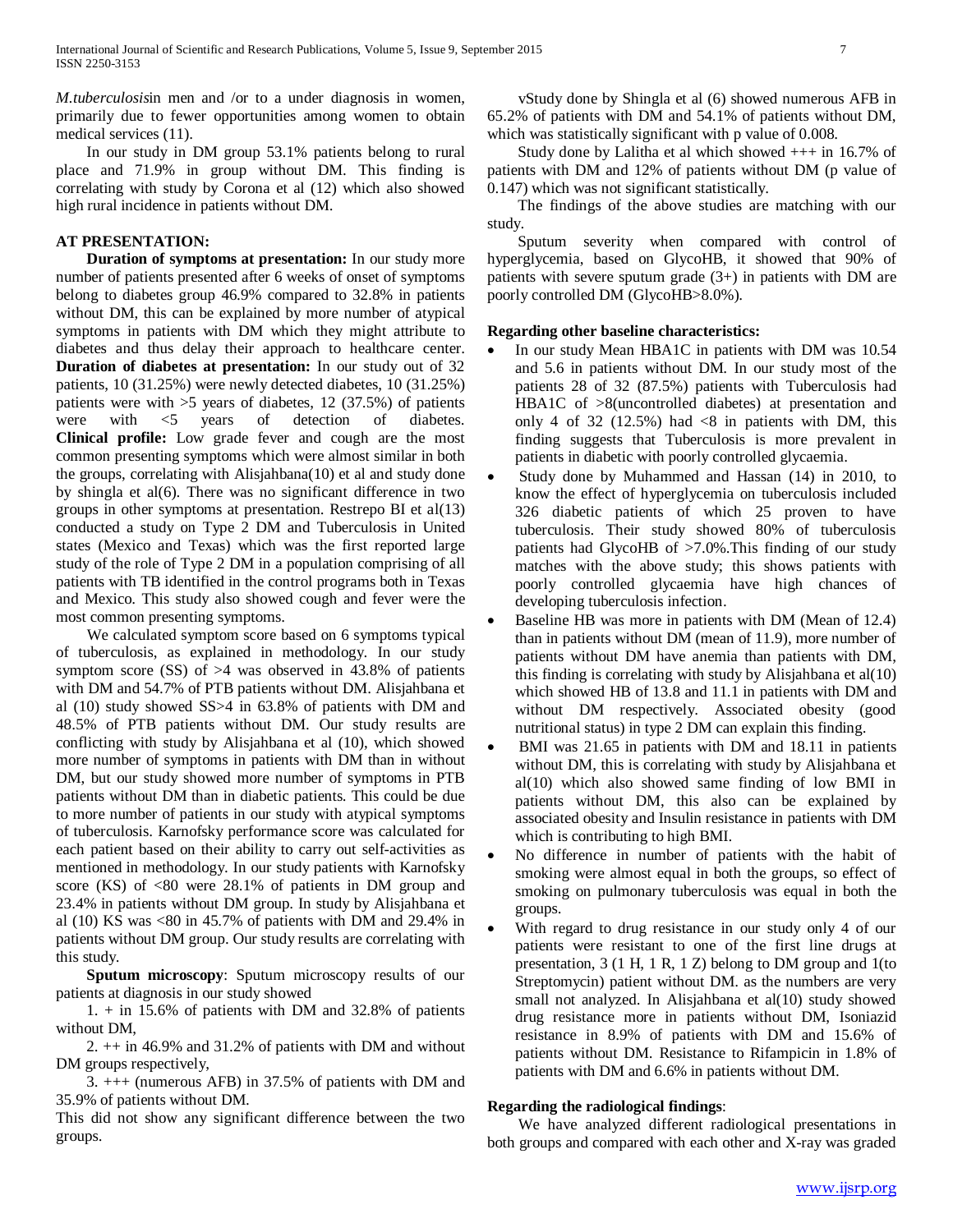into mild, moderately advanced and far advanced categories as explained in methodology, and compared between two groups.

 Our study showed minimal X-ray finding at presentation in 13 patients totally of which 9 (14.1%) patients were in DM group and 4 (12.5%) patients were without DM. Far advanced in 18 (56.2%) of patients with DM and 32 (50%) of patients without DM. There is no difference in Far advanced x-ray in two groups at presentation except slightly more in patients with DM.

 Alisjahbana et al (10) study showed far advanced x-ray at presentation in 52.6% of patients with DM and 50.9% of patients without DM, which was not statistically significant. This finding matches with our study.

 Our study showed Cavities in 37.5% (15) of patients with DM and 35.9% (16) of patients without DM, out of these 5 patients had multiple cavities, 4 of which belong to patients without DM and only 1 patient with DM had multiple cavities. Study by Qazi et al(17) showed 20% of patients with DM had cavities. Study by Shaik MA et al(18) showed that PTB DM group of patients had significantly higher frequency of cavitary lung lesions compared to PTB without DM group (50.8% versus 39.0%, p=0.005). Study by Wang et al (19) showed 19.2% of patients with DM had cavities and 10% of patients without DM had cavities, which was statistically significant with a P value of 0.015. Study by Alisjahbana et al (10) showed more number of cavities in patients without DM than in patients with DM (40% patients with DM and 52.4% in patients without DM). Study by Carriera et al (20) in Portugal in 2012 also showed more number of cavities in patients without DM than with DM (82.1% in nondiabetic group and 63.4% in diabetic group, which was statistically significant P-0.01). Different studies have contradictory results in this regard, as far as our study is concerned, it showed more numb of cavities in diabetic patients but was not statistically significant.

 Significant difference was there between two groups in our study in zone of involvement. Lower zone involvement (which is not typical of Tuberculosis) is present in 20 (62.5%) patients with DM and 22 (34.4%) patients without DM which was statistically significant , mid and lower zone involvement in 22  $(68.75%)$  of patients with DM and 41  $(64.06%)$  of patients without DM. there is more atypical involvement in patients with DM.

 Study done by Shaikh MA et al(18), showed PTB DM group of patients had increased frequency of lung lesions confined to lower lung field compared to PTB group (23.5% versus  $2.4\%$ ,  $p<10$ (- 4)), this finding is correlating with our study. Study by Qazi et al (17) showed 54% of lower zone involvement in patients with DM.

 Study by Wang et al(19) results are contradictory to the above results, this study showed more number of patients without DM had lower zone involvement (15.2% in patients with DM and 22% in patients without DM), but it was not significant statistically.

 Study by Carriera et al (20) also showed significant number of patients with DM had lower zone involvement than patients without DM.

 In our study upper zone involvement is present in 50% of patients with DM and 56.2% of patients without DM. Our study showed involvement of right lung more commonly than left lung and bilateral involvement in patients with DM. 50% of the patients had right lung and 25% had left lung involvement. 25% of people showed bilateral involvement. Study by Qazi et al(17) showed right side involvement in 56% of patients, left side in 26% and bilateral in 16% of patients, This findings match with our study results.

# **AT THE END OF 2 MONTHS**:

 **Clinical improvement:** According to symptom score (based on scoring) was 0 in 59.4% (19) of patients with DM and 75% (48) of patients without DM. Score was 2 in 40.6% of patients with DM and 20.3% of patients without DM. This was statistically significant with P value of 0.045. From the above findings of our study, which showed improvement in clinical symptoms in both the groups after starting ATT, but the improvement is more in patients without DM than patients with DM.

 **Sputum microscopy**: At the end of 2 months in our study tested for patients who could provide sputum for testing, some patients were not getting sputum for testing.

 Sputum microscopy results at the end of 2 months in our study showed

 1. Negative in 62.5% (20) of patients with DM and 79.7% (51) of patients without DM.

 2. Positive in 12.5% (4) of patients with DM and 9.4% (6) of patients without DM.

 3. Not available for testing in 25% (8) of patients with DM and 10.9% (7) of patients without DM.

 Sputum conversion was more in patients without DM, but it was not statistically significant.

 Study by Alisjahbana et al (10) showed sputum conversion rates of 71.3% in patients with DM and 84.3% in patients without DM. Sputum microscopy after 2 months of intensive phase was positive in 18.1% of patients without DM and 10% of patients with DM. This was not significant statistically after adjusting for confounding factors (like sputum severity at presentation, x-ray grade at presentation) in their study.

 Study by Park et al(21) in Korea on 2011 studied 492 patients out of which 124 were with DM, when compared sputum culture results at 2months 14 patients showed positive at the end of 2 months out of which 8 were with DM and 6 were without DM.

 In a meta-analysis by Baker et al (16) published in BMC 2011, showed that 9 studies observed sputum culture conversion at the end of 2 months , out of which 3 studies showed relative risk of <1 for conversion with DM at 2or3 months, while another 6 showed RR>1, with RR ranging from 0.79 -3.25 in different studies. Another study in their analysis found a trend towards increased time to sputum conversion with diabetes (P value-0.09).

 **Radiological findings**: In our study when radiological findings at 2months were compared, improvement was more in patients without DM and patients with DM were still in far advanced x-ray in a comparable number which was statistically significant (P value  $- 0.046$ ).

# **Chest x-ray Grading at 2months:**

 1. Normal in 3 (9.4%) of patients with DM and 8 (12.5%) patients without DM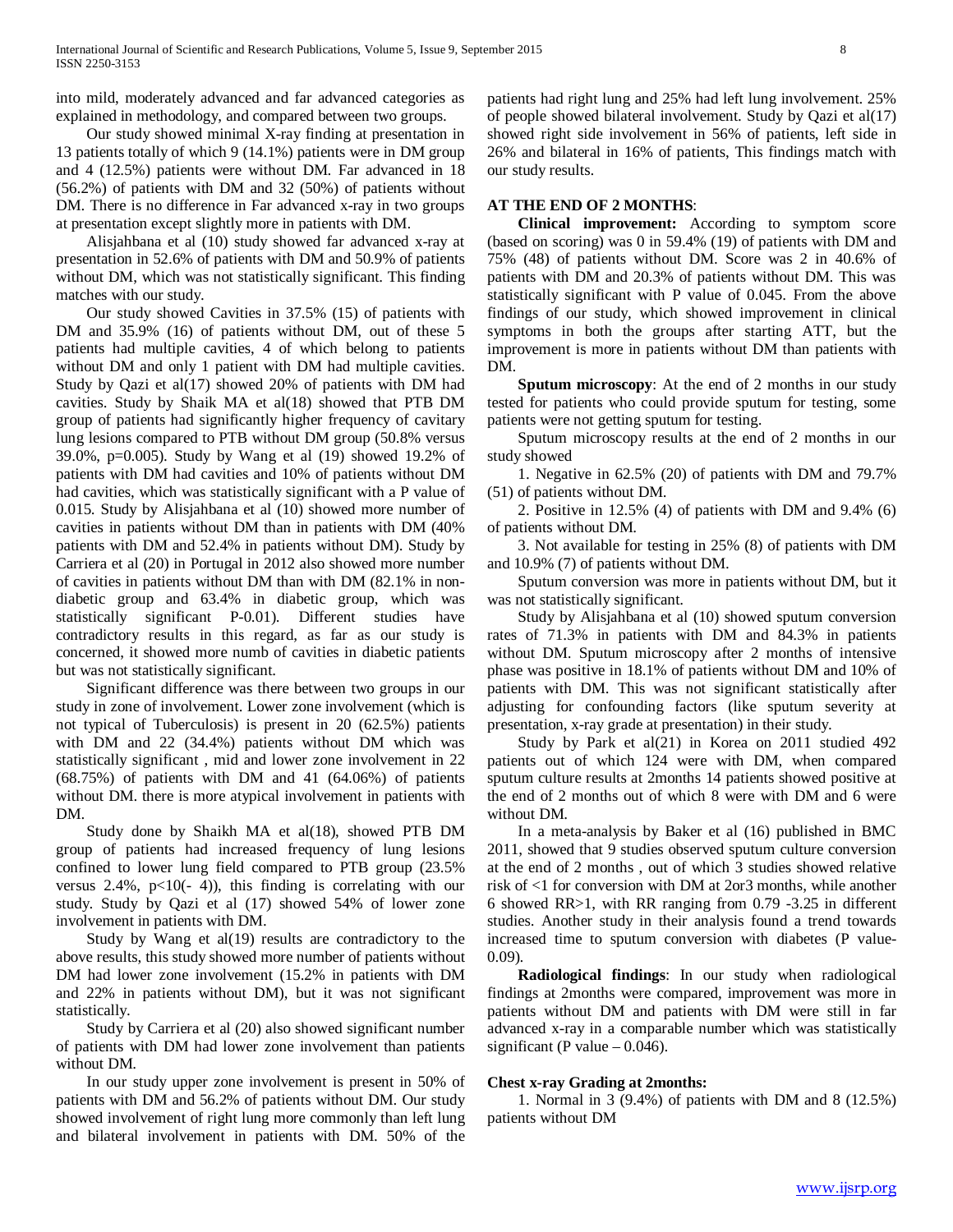2. Minimal in 9 (21.8%) of patients with DM and 15 (23.4%) of patients without DM.

 3. Moderately advanced in 8 (25%) of patients with DM and 29 (45.3%) of patients without DM.

 4. Far advanced in 12 (37.5%) of patients with DM and 12 (18.8%) of patients without DM.

 Radiological improvement at 2 months is more in patients without DM, as more patients in DM group were still in far advanced stage radiological who were initially comparable to each other.

 **Treatment at 2 months:** At the end of 2 months some of the patients in both groups completed intensive phase and has been started on continuation phase. Some patients in both groups were continued on continuation phase based on sputum microscopy results if positive or if sputum is not available for testing their treatment continuation in intensive phase has been decided based on x-ray improvement and clinical improvement.

 In our study 68.8% of patients with DM were changed to continuation phase and remaining 31.2% of patients were continued on intensive phase. In patients without DM group 90.6% were completed intensive phase of treatment and 9.4% were continued on intensive phase. This was statistically significant with P value of 0.007. More number of patients in our study still required intensive phase treatment at the end of 2 months when compared with patients without DM.

# **AT THE END OF 6 MONTHS:**

 **Clinical improvement:** Clinical picture at the end of 6 months showed improvement in both the groups; almost all the patients were asymptomatic in both groups except 2 patients. Only 2 patients in diabetes group still have persisting cough and expectoration. One patient is of COPD with recurrent respiratory tract infections, negative for AFB. Other patient turned out to be MDR TB.

 **Sputum microscopy**: In our study sputum smear examination was not available for most of the patients, due to patient were not able to give sputum for examination which was the most frequent limitation for sputum sample collection on outpatient basis. In the available samples, sputum microscopy results of the patients there is no difference in both groups.

 1. Negative in 11 (34.4%) of patients with DM and 25 (39.1%) of patients without DM.

 2. Positive in only one patient in DM group and none in patients without DM.

 3. Not available for testing in 22 (62.5%0 of patients with DM and 39 (71.9%) of patients without DM.

 It was not compared statistically as it was positive in only one patient.

 Alisjahbana et al (10) study showed significant number of positive sputum culture results at the end of 6 months in DM group (22.2%), compared in patients without DM (9.6%) with P value of <0.05, diabetes remained as significant risk factor for sputum conversion even after adjusting for confounding factors with an adjusted OR of 2.69.

# **Radiological findings**:

Chest x-ray at 6 months improved in both the groups.

 1. Normal in 37.5% of patients with DM and 48.4% in patients without DM.

 2. Minimal in 43.8% of patients with DM and 34.4% of patients without DM.

 3. Moderately advanced in 15.6% of patients with DM and 17.2% of patients without DM.

 4. Far advanced in 3.1% that is in one patient with DM and none in patients without DM.

 Radiological improvement at the end of 6months was more for the group without diabetes mellitus.

 **Treatment T 6 months**: In our study at the end of 6 months, treatment was completed in 68.8% of the patients with DM and 31.2% were still continued on continuation phase and in patients without DM group 89.1% completed treatment and 10.9% were continued on treatment.

 Most patients with DM were continued on treatment at the end of 6 months, this was statistically significant with p value of 0.014 and one patient in DM group has been started on 2nd line ATT as he was turned out to be MDR TB during the course of treatment.

 Continuation of ATT in patients without DM group can be explained by their ATT induced hepatitis and other risk factors and in patients with DM continuation of drugs might be due to effect of diabetes on ATT drug's efficacy. As DM decreases the absorption and causes lower concentrations of Anti TB drugs particularly Rifampicin(22)

 **Other conditions during treatment:** ATT induce hepatitis in our study was diagnosed in 7 patients, out of which only one patient was with DM and other 6 patients were without DM. according to our study Hepatitis due to ATT was more common in patients without DM. this could be due to associated malnutrition in patients without DM (low BMI In patients without DM), a predisposing factor for ATT induced hepatitis.

## V. CONCLUSION

- Patients with DM present at a later age compared to those without DM.
- $\triangleright$  No significant difference in symptom presentation in both groups at presentation even though atypical symptoms like easy fatigability are more common in DM group which lead to delayed presentation.
- $\triangleright$  Uncontrolled hyperglycemia is associated with high prevalence of Tuberculosis.
- Significant Lower zone involvement is observed in patients with DM.
- Slightly delayed sputum smear conversion rates at 2months (at the end of intensive phase) in DM group though not significant statistically.
- $\triangleright$  Most of the Patients with DM required longer duration of intensive and continuation phase.

# VI. LIMITATIONS OF OUR STUDY

- $\triangleright$  Sputum culture for Tuberculosis and sensitivity testing (for MDR) was not included because of financial constraints.
- $\triangleright$  Sputum smear examination for all the patients was not available at the end of 6 months.